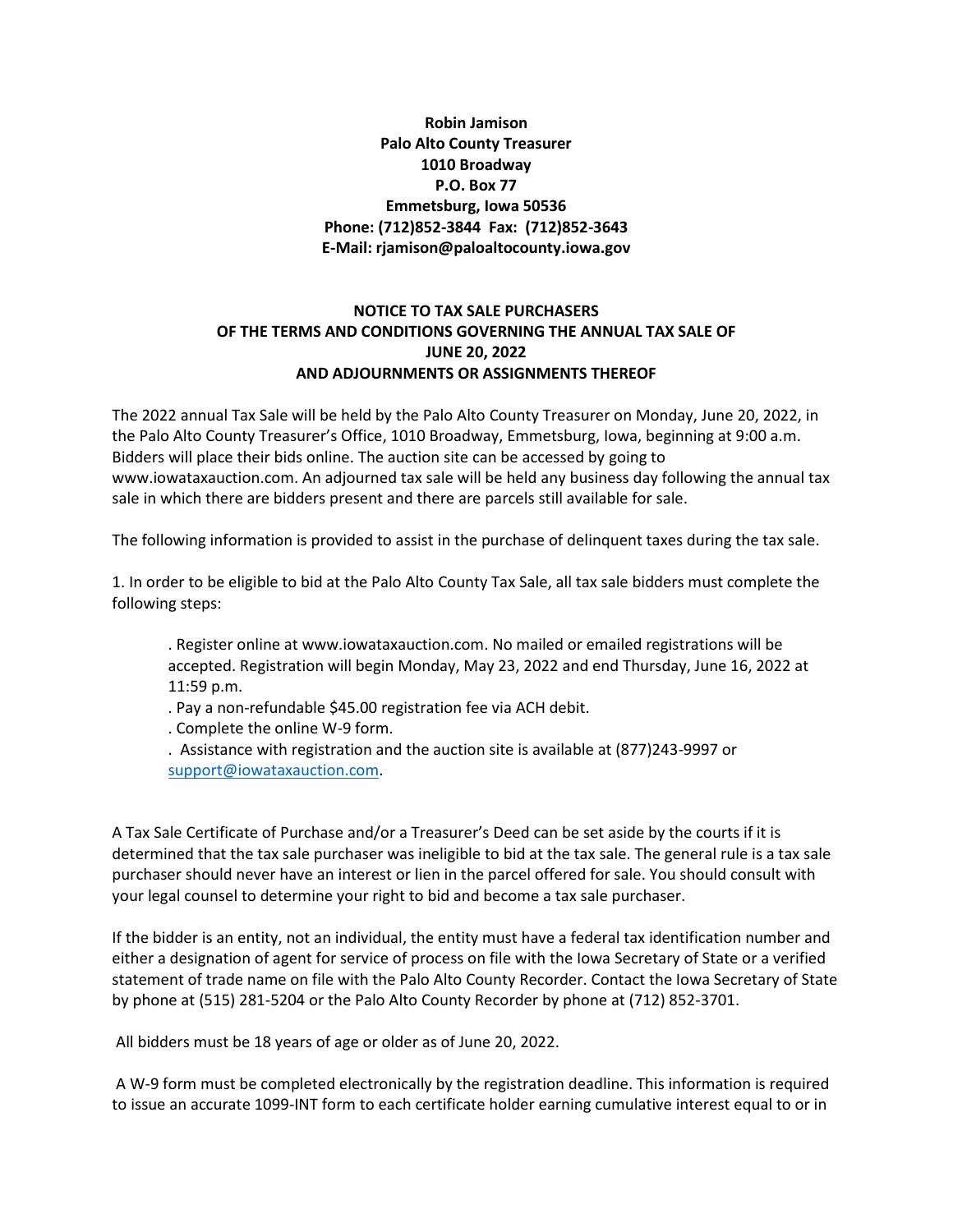excess of \$600.00 during the calendar year. This information will also be submitted to the Internal Revenue Service and may be needed when filing your Federal and State Income Tax returns.

2. All parcels shown in the publication are offered for sale except those that (1) have been paid subsequent to the publication; (2) those withheld due to bankruptcy laws prohibiting the sale.

Bids can be uploaded prior to the start of the sale but will not be applied until the sale opens at 9:00 a.m. on Monday, June 20<sup>th</sup>,2022. The auction site can be accessed by going to [www.iowataxauction.com.](http://www.iowataxauction.com/) All parcels will be listed in the order they were published. The delinquent taxes on each parcel will be offered for sale to all bidders beginning with a 100% undivided interest. "Bid downs" will range in whole percentage points from 99% to 1%. Palo Alto County will not be utilizing batches.

When the sale closes at 10:30 a.m., a tax sale certificate for each parcel will be awarded to the bidder that designates the smallest percentage for the total amount due. If two or more bidders have placed an equal bid and the bids are the smallest percentage offered, the successful bidder will be selected by using a random selection process.

All bids must be in good faith. All bids placed, whether intentional or not, are the responsibility of the bidder and may not be withdrawn.

3. Successful bidders will receive an invoice after the sale closes. An ACH debit for the total amount due will automatically initiate from the account designated for the payment of registration fees. The total amount due will include all delinquent taxes, special assessments, interest, special assessment collection fees, publishing costs, and a certificate fee in the amount of \$20.00 for each certificate purchased.

If a tax sale bidder's payment is not honored, the bidder will have three business days following notification from the Treasurer to repay with guaranteed funds or the tax sale certificate(s) purchased will be canceled. A \$30.00 service fee will be assessed on any payments returned due to insufficient funds. The County Treasurer reserves the right to require guaranteed funds for any future payments from the tax sale bidder.

4. Please allow 7 to 15 days to receive your certificate(s). This allows the Treasurer's staff time to complete posting of records, editing of certificates, and balancing of the proceeds received from the tax sale.

The tax sale certificate is assignable by endorsement and entry in the county system in the office of the County Treasurer from which the certificate was issued. For each assignment transaction, the Treasurer shall charge the assignee an assignment transaction fee of \$100.00 to be deposited to the county general fund. The assignment transaction fee shall not be added to the amount necessary to redeem.

5. The tax sale certificate of purchase does not convey title to the purchaser. The titleholder of record or other interested party retains the right to redeem within a specified period of time, depending on the type of tax sale. If the tax sale remains unredeemed after this period has expired, the purchaser may begin proceedings to obtain a Tax Deed to the parcel.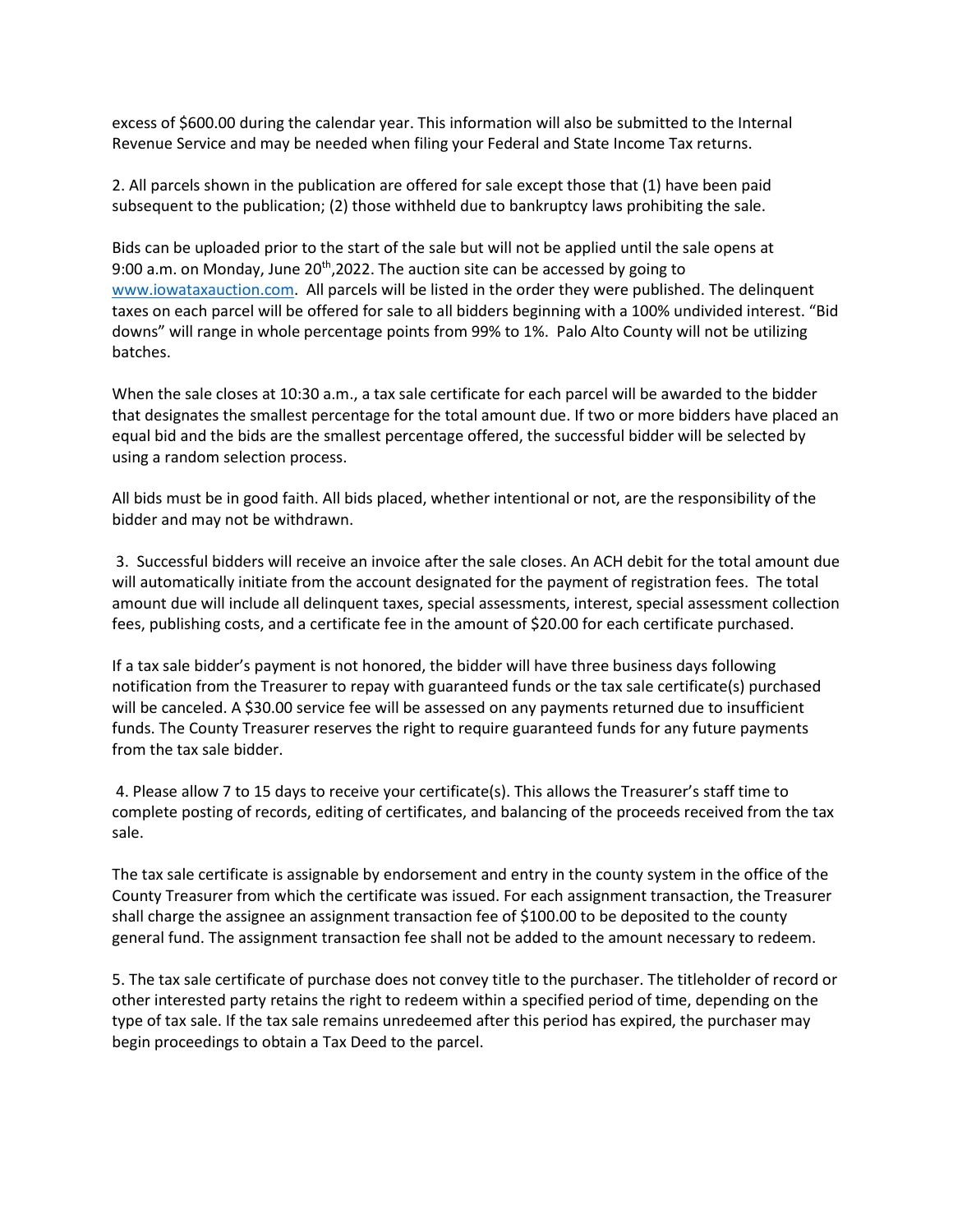#### **REGULAR TAX SALE**

The 90 day Notice of Right of Redemption may be issued after one year and nine months from the date of the tax sale. (Parcels eligible for regular tax sale have been advertised only once.)

### **PUBLIC BIDDER TAX SALE**

The 90 day Notice or Right of Redemption may be issued nine months from the date of the tax sale. (Parcels eligible for public bidder tax sale have been advertised for two years and are indicated with an asterisk (\*) on the tax sale list.)

### **FAILURE TO OBTAIN DEED – CANCELLATION OF SALE**

After three years have elapsed from the time of the tax sale, and the holder of a certificate has not filed an affidavit of service under Iowa Code Section 447.12, the Treasurer will cancel the tax sale certificate.

6. The Treasurer is required to notify the titleholder of record of the tax sale acquisition.

7. A tax sale purchaser may pay subsequent taxes and special assessments on the same parcel on which s/he holds the tax sale certificate. **Please note, the Palo Alto County Treasurer's Office requires all subsequent payments be made online at [www.iowatreasurers.org.](http://www.iowatreasurers.org/)** To access the subsequent tax payment module, select "Login" from the Tax Sale menu at [www.iowatreasurers.org.](http://www.iowatreasurers.org/) After logging in, you will be able to access a list of parcels on which you hold a tax sale certificate. It is the investor's responsibility to review the list and confirm all applicable parcels are included in the online portfolio. You can select the items you want to pay and submit payment by ACH debit. A non-refundable fee of \$.25 per parcel applies. Please contact our office if you need additional assistance.

Taxes for a subsequent year may be paid beginning one month and fourteen days following the date from which an installment becomes delinquent. Only items delinquent in the current fiscal year or prior may be paid as a "subsequent payment". Special assessments due in future years cannot be paid until the fiscal year in which they become due. Failure to report subsequent payments will result in their omission from the redemption calculation.

8. A redemption is not valid unless received by the Treasurer prior to the close of business on the 90th day from the date of completed service (except County held certificates). A redeemed tax sale will include the following:

a. The original tax sale amount, including the certificate fee paid by the purchaser at the time of the sale.

b. Interest in the amount of 2% per month calculated against the amount, for which the parcel was sold, including the amount paid for the certificate or purchase. Each fraction of a month is counted as a whole month.

c. Subsequent tax payments paid by the purchaser and added to the amount of the sale, with interest in the amount of 2% per month. Each fraction of a month is counted as a whole month.

d. For certificates sold on or after June 1, 2005, the cost of serving the notice, including the cost of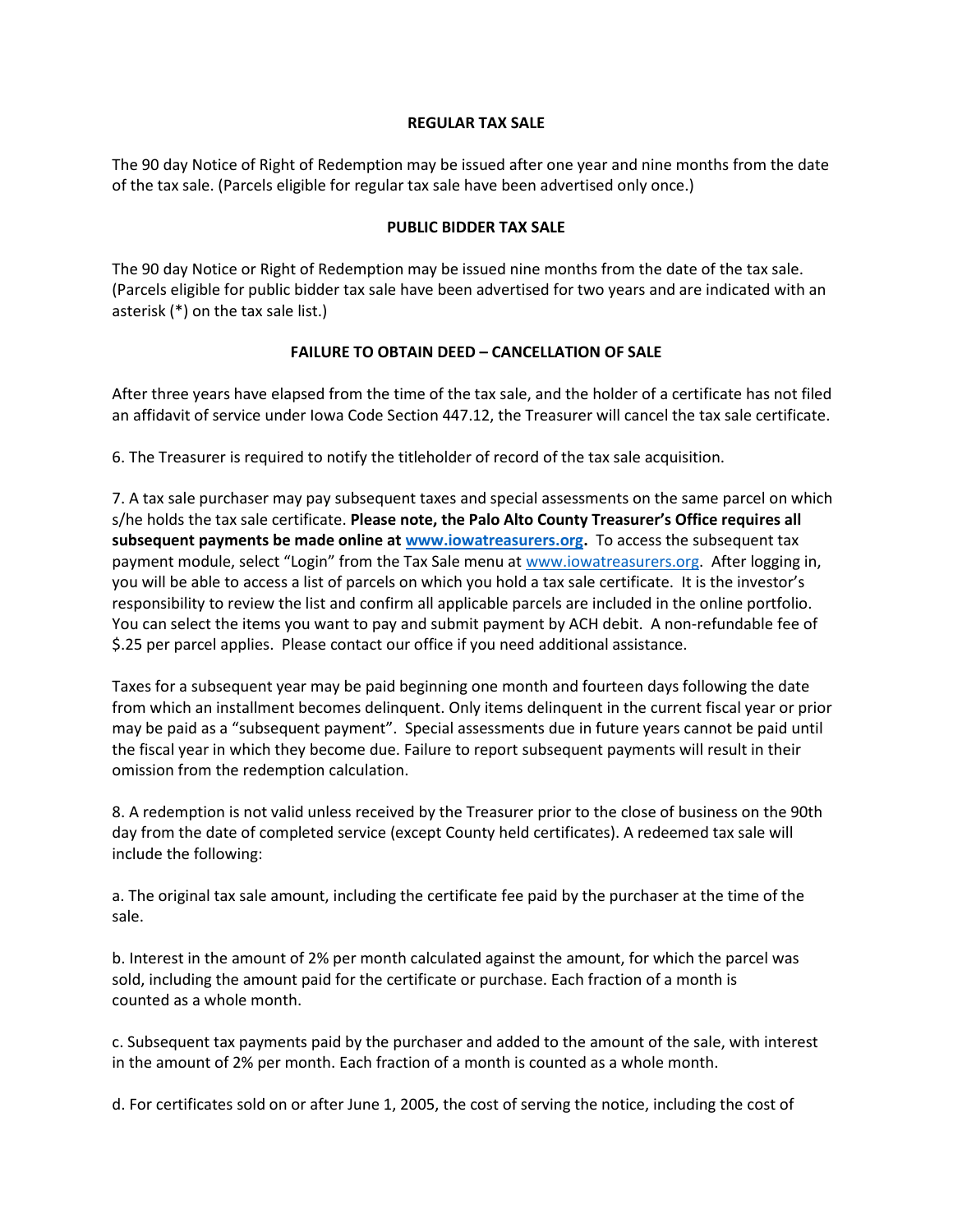sending certified mail notices, and the cost of publication under section 447.10, if publication is required, shall be added to the amount necessary to redeem. The cost of a record search, not to exceed \$300.00, shall also be added to the amount necessary to redeem if the search is performed by an abstracter who is an active participant in the title guaranty program under section 16.91 or by an attorney licensed to practice law in the State of Iowa. Costs filed with the Treasurer after redemption has been made shall not be collected by the Treasurer. However, the certificate holder may pursue collection through a court action against the parcel owner.

Costs incurred by the tax sale certificate holder may not be filed prior to the filing of the affidavit of service with the Treasurer.

9. The purchaser is responsible for checking parcels on which s/he holds the certificate of purchase for redemption.

Upon surrender of the tax sale certificates of a redeemed parcel, either in person or by mail, the Treasurer's Office will issue a check for the redemption amount, less the amount collected for any applicable redemption fees. The purchaser will receive a check directly or by mail and a copy of the redemption certificate, with a breakdown of the total amount of the redemption. The redemption certificate should be retained for income tax purpose.

If the original certificate of purchase has been lost or destroyed, a duplicate can be obtained from the Treasurer's Office at a cost of \$20.00.

In the event you have been reimbursed for a redemption and the tax sale redeemer's check is not honored, you will be required to return the funds to the Treasurer's Office. The tax sale certificate will be returned to you and the redemption will be canceled. The tax sale will be reinstated as of the original sale date. A subsequent redemption will be calculated from the date of the sale to date of repayment.

10. The fee for the issuance of a Treasurer's Tax Sale Deed is \$25.00 per parcel.

11. The certificate of purchase, the \$25.00 Treasurer's Tax Sale Deed issuance fee, and recording fees shall be submitted to the Palo Alto County Treasurer within 90 calendar days after the redemption period expires. The Treasurer shall cancel the certificate for any tax sale certificate holder who fails to comply.

12. If it is determined that any item was erroneously sold, the certificate of purchase will be canceled. The certificate holder shall return the certificate of purchase and shall be reimbursed the principal amount of the investment. Interest will not be paid.

If it is determined that a county held certificate was erroneously assigned, the assignment will be canceled. The certificate holder shall return the certificate of purchase and shall be reimbursed the total amount paid for the assignment. Interest from the assignment date to the date of cancellation of the certificate will not be paid.